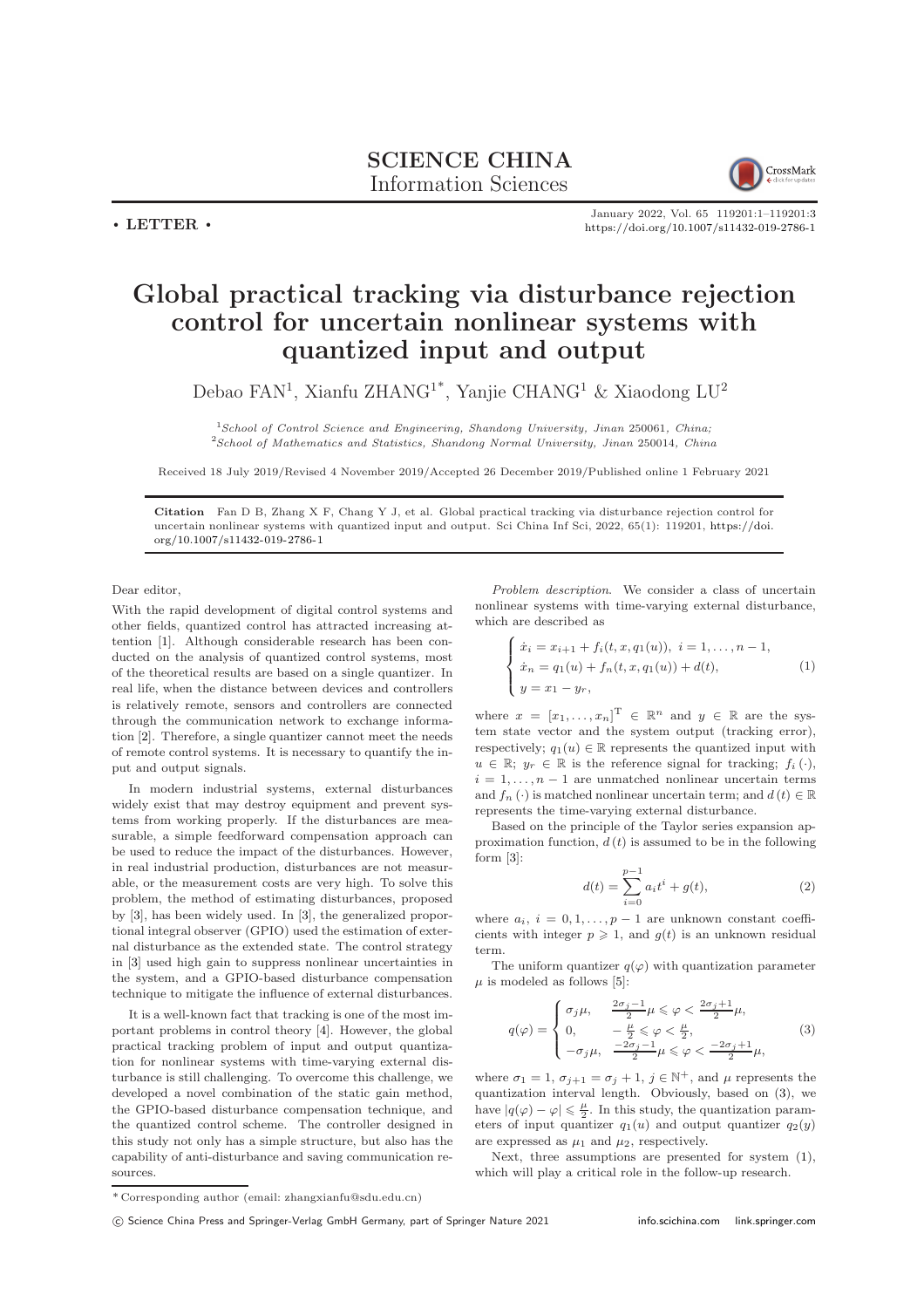<span id="page-1-2"></span>Assumption 1. The time-varying external disturbance  $d(t)$  considered in this study satisfies: (i) at least the pthorder time derivatives of  $d(t)$  exist; (ii)  $|d^{(p)}(t)| \leq \tau$  for  $t \in [0, +\infty)$ , where  $\tau$  is a positive constant.

<span id="page-1-0"></span>**Assumption 2.** There exists a known constant  $c \geq 0$  such that

$$
|f_i(\cdot)| \leq c(|x_1| + \cdots + |x_i| + 1), \ i = 1, \ldots, n.
$$

<span id="page-1-1"></span>**Assumption 3.** The tracking reference signal  $y_r$  is continuously differentiable. In addition, there is a known constant  $M > 0$  such that

$$
|y_r| + |\dot{y}_r| \leq M, \quad \forall \, t \in [0, +\infty).
$$

Output feedback disturbance rejection control design. First, to deal with the following problem easily, we introduce variable transformation. Let us define  $\eta_1 = y$ ,  $\eta_2 =$  $x_2, \ldots, \eta_n = x_n$ ; then system [\(1\)](#page-0-1) can be rewritten as

<span id="page-1-3"></span>
$$
\begin{cases} \n\dot{\eta}_i = \eta_{i+1} + \tilde{f}_i(t, \eta, y_r, q_1(u)), \ i = 1, \dots, n-1, \\
\dot{\eta}_n = q_1(u) + \tilde{f}_n(t, \eta, y_r, q_1(u)) + d(t), \\
y = \eta_1, \n\end{cases} \tag{4}
$$

where  $\tilde{f}_1(\cdot) = f_1(t, \eta_1 + y_r, \eta_2, \ldots, \eta_n, q_1(u)) - \dot{y}_r$ ,  $\tilde{f}_i(\cdot) =$  $f_i(t, \eta_1 + y_r, \eta_2, \ldots, \eta_n, q_1(u)), i = 2, \ldots, n.$ 

Combining with Assumptions [2](#page-1-0) and [3,](#page-1-1) we have

<span id="page-1-11"></span>
$$
\left|\tilde{f}_i\left(\cdot\right)\right| \leqslant \tilde{c}\left(\sum_{j=1}^i |\eta_j| + 1\right), \ i = 1, \dots, n,\tag{5}
$$

where  $\tilde{c} = cM + c + M$ .

Based on the first condition of Assumption [1,](#page-1-2) we can define the following auxiliary variables:

$$
z_1(t) = d(t), z_2(t) = \dot{d}(t), \ldots, z_p(t) = d^{(p-1)}(t).
$$

Next, we introduce the static gain  $r \geq 1$ , which will be determined later, to construct the following coordinate transformation [\[6\]](#page-2-6):

$$
\bar{\eta}_i = \frac{\eta_i}{r^{i-1}}, \ i = 1, \dots, n,
$$
  

$$
\bar{z}_i = \frac{z_i}{r^{n+i-1}}, \ i = 1, \dots, p,
$$
  

$$
\bar{q}_1(\bar{u}) = \frac{q_1(u)}{r^n}, \ \bar{u} = \frac{u}{r^n}.
$$

With the help of denotation  $\bar{\eta} = [\bar{\eta}_1, \ldots, \bar{\eta}_n]^{\mathrm{T}}$ , system [\(4\)](#page-1-3) is written as

<span id="page-1-4"></span>
$$
\begin{cases} \n\dot{\bar{\eta}} = rA_0\bar{\eta} + rB_0(\bar{q}_1(\bar{u}) + \bar{z}_1) + \Phi, \\
y = C_0\bar{\eta},\n\end{cases} \tag{6}
$$

where  $A_0 = \begin{bmatrix} 0_{n-1} & I_{n-1} \\ 0 & 0_{n-1}^T \end{bmatrix}, B_0 = \begin{bmatrix} 0_{n-1} \\ 1 \end{bmatrix}, \Phi =$  $n-1$  $[\tilde{f}_1, \frac{1}{r}\tilde{f}_2, \dots, \frac{1}{r^{n-1}}\tilde{f}_n]^{\mathrm{T}}$ , and  $C_0 = [1, 0]_{n-1}^{\mathrm{T}}$ .

Define  $\xi = \left[\bar{\eta}^T, \bar{z}^T\right]^T$  and  $\bar{z} = \left[\bar{z}_1, \ldots, \bar{z}_p\right]^T$ . System [\(6\)](#page-1-4) can be rewritten as

<span id="page-1-5"></span>
$$
\begin{cases} \dot{\xi} = rA\xi + rB\bar{q}_1(\bar{u}) + \Omega, \\ y = C\xi, \end{cases}
$$
\n(7)

where  $A = \begin{bmatrix} 0_{n+p-1} & I_{n+p-1} \\ 0 & 0_{n+p-1}^T \end{bmatrix}$ ,  $B = \begin{bmatrix} 0_{n-1}^T, 1, 0_p^T \end{bmatrix}^T$ ,  $C =$ [1,  $\mathbf{0}_{n+p-1}^{\mathrm{T}}$ ], and  $\Omega = [\Phi^{\mathrm{T}}, \mathbf{0}_{p-1}^{\mathrm{T}}, \frac{g^{(p)}(t)}{r^{n+p-1}}]^{\mathrm{T}}$ .

Following the idea of [\[7\]](#page-2-7), the form of GPIO used in this study is

<span id="page-1-6"></span>
$$
\dot{\hat{\xi}} = rA\hat{\xi} + rB\bar{q}_1(\bar{u}) + rH(q_2(y) - \hat{\bar{\eta}}_1),
$$
\n(8)

where  $\hat{\xi} = \left[\hat{\overline{\eta}}^{\mathrm{T}}, \hat{\overline{z}}^{\mathrm{T}}\right]^{\mathrm{T}}, \hat{\overline{\eta}} = \left[\hat{\overline{\eta}}_1, \dots, \hat{\overline{\eta}}_n\right]^{\mathrm{T}}, \hat{\overline{z}} = \left[\hat{\overline{z}}_1, \dots, \hat{\overline{z}}_p\right]^{\mathrm{T}},$  $H = [h_1, ..., h_{n+p}]^{\mathrm{T}}$ , and  $h_i$ ,  $i = 1, ..., n+p$  are coefficients of the Hurwitz polynomial  $f_1(l) = l^{n+p} + h_1 l^{n+p-1} +$  $\cdots + h_{n+p-1}l + h_{n+p}.$ 

In this study, the controller based on GPIO is constructed as follows:

<span id="page-1-7"></span>
$$
u = r^n \bar{u} = -r^n (K_0 \hat{\overline{\eta}} + \hat{\overline{z}}_1) = -r^n K \hat{\xi}, \qquad (9)
$$

where  $K_0 = [k_1, \ldots, k_n]$ ,  $k_i$ ,  $i = 1, \ldots, n$  are coefficients of the Hurwitz polynomial  $f_2(l) = l^n + k_n l^{n-1} + \cdots + k_2 l + k_1$ , and  $K = [K_0, 1, \mathbf{0}_{p-1}^{\mathrm{T}}].$ 

Let  $e = \xi - \hat{\xi}$  denote the error vector. Based on system [\(7\)](#page-1-5) and system [\(8\)](#page-1-6), we obtain

<span id="page-1-8"></span>
$$
\dot{e} = r(A - HC)e - rH(q_2(y) - y) + \Omega.
$$
 (10)

Combining system [\(6\)](#page-1-4), controller [\(9\)](#page-1-7) and error system [\(10\)](#page-1-8), the extended dimension system is obtained as

<span id="page-1-9"></span>
$$
\dot{Y} = r\Lambda Y + r\bar{B}(\bar{q}_1(\bar{u}) - \bar{u}) - r\bar{H}(q_2(y) - y) + \Psi,
$$
 (11)

where  $Y = \begin{bmatrix} \bar{\eta} \\ e \end{bmatrix}$ ,  $\Lambda = \begin{bmatrix} A_0 - B_0 K_0 & B_0 K \\ 0_{(n+p)\times n} & A - HC \end{bmatrix}$ ,  $\Psi = \begin{bmatrix} \Phi \\ \Omega \end{bmatrix}$ ,  $\bar{B} =$  $\begin{bmatrix} B_0 \\ \mathbf{0}_{n+p} \end{bmatrix}$ , and  $\bar{H} = \begin{bmatrix} \mathbf{0}_n \\ H \end{bmatrix}$ .

Because  $A_0 - B_0 K_0$  and  $A - HC$  are Hurwitz matrices, the conclusion that  $\Lambda$  is the Hurwitz matrix can be reached. Consequently, there exists a positive definite matrix  $P \in \mathbb{R}^{(2n+p)^2}$  satisfying  $P\Lambda + \Lambda^T P \leq -I$ .

Next, we give an important theorem to summarize the main result of this study.

<span id="page-1-15"></span>Theorem 1. Consider system [\(1\)](#page-0-1) under Assumptions [1–](#page-1-2) [3.](#page-1-1) If the static gain r and quantization parameters  $\mu_1$ ,  $\mu_2$ satisfy the following inequities:

<span id="page-1-12"></span>
$$
r\mu_i \leqslant \theta_i, \, i = 1, 2,\tag{12}
$$

<span id="page-1-14"></span>
$$
r = \max\left\{1, \delta + d_2\right\},\tag{13}
$$

where  $\delta = \frac{\left(8d_1^2 + 2\tau^2 + \theta_1^2 \|\bar{B}\|^2 + \theta_2^2 \|\bar{H}\|^2\right) \|P\|^2}{2m}$ ,  $d_1 = n(cM +$  $c+M$ ),  $d_2 = 4d_1 ||P|| + \gamma \cdot \lambda_{\max}(P)$ ,  $\theta_1$  and  $\theta_2$  are two known positive constants (for auxiliary inequality scaling),  $m$  and  $\gamma$  are adjustable positive constants, then the global practical tracking problem is solved by output feedback disturbance rejection controller [\(9\)](#page-1-7).

*Proof.* Choose a Lyapunov function candidate  $V =$  $Y<sup>T</sup> PY$  for [\(11\)](#page-1-9), where P is given above. Taking the derivative of  $V$  along system  $(11)$ , we have

$$
\dot{V} \leqslant -r\left\|Y\right\|^2 + 2\left\|Y\right\|\left\|P\right\|\left\|\Psi\right\| + \frac{\mu_1}{r^{n-1}}\left\|Y\right\| \cdot\left\|P\right\|\left\|\bar{B}\right\| + r\mu_2\left\|Y\right\|\left\|P\right\|\left\|\bar{H}\right\|.
$$
\n(14)

Next, let us estimate the right end of [\(14\)](#page-1-10) one by one. Because the static gain satisfies  $r \geq 1$ , we have the following inequalities with the help of [\(2\)](#page-0-2), [\(5\)](#page-1-11) and Assumption [1.](#page-1-2)

<span id="page-1-13"></span><span id="page-1-10"></span>
$$
\left|\frac{g^{(p)}(t)}{r^{n+p-1}}\right| \leqslant \left|d^{(p)}(t)\right| \leqslant \tau,\tag{15}
$$